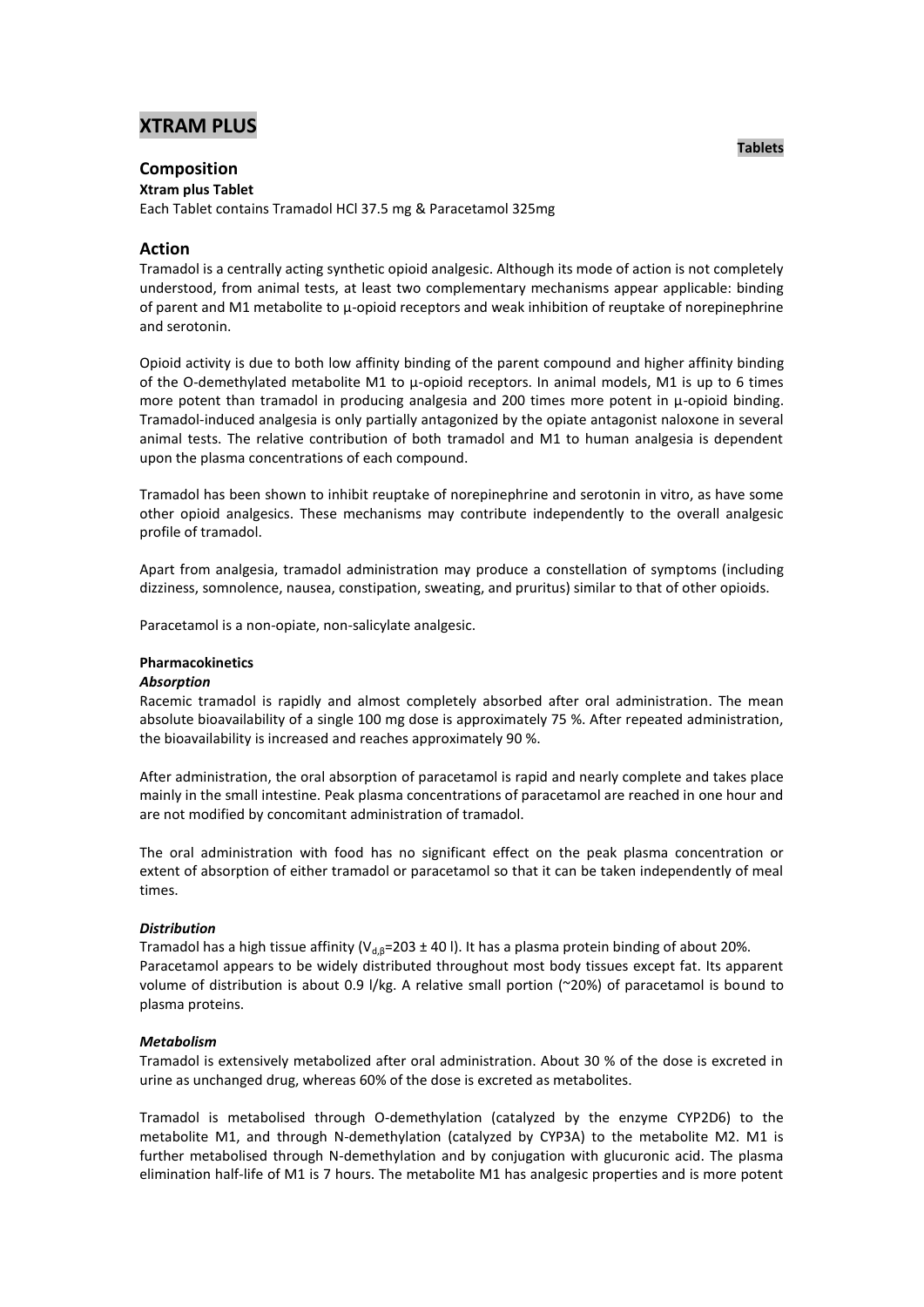than the parent drug. The plasma concentrations of M1 are several-fold lower than those of tramadol and the contribution to the clinical effect are unlikely to change on multiple dosing.

Paracetamol is principally metabolized in the liver through two major hepatic routes: glucuronidation and sulphation. The latter route can be rapidly saturated at doses above the therapeutic doses. A small fraction (less than 4%) is metabolized by cytochrome P 450 to an active intermediate (the Nacetyl benzoquinoneimine) which, under normal conditions of use, is rapidly detoxified by reduced glutathione and excreted in urine after conjugation to cysteine and mercapturic acid. However, during massive overdose, the quantity of this metabolite is increased.

## *Elimination*

Tramadol and its metabolites are eliminated mainly by the kidneys. The half-life of paracetamol is approximately 2 to 3 hours in adults. It is shorter in children and slightly longer in the newborn and in cirrhotic patients. Paracetamol is mainly eliminated by dose-dependent formation of glucuro- and sulpho-conjugate derivatives. Less than 9 % of paracetamol is excreted unchanged in urine. In renal insufficiency, the half-life of both compounds is prolonged.

*Gender*: The pharmacokinetics of Tramadol is similar in males and females.

*Elderly:* In the elderly (age over 75 years), the volume of distribution of Tramadol is decreased by 25% and clearance is decreased by 40%. As a result, Tramadol Cmax and total exposure are increased by 30% and 50%, respectively, but the half-life of Tramadol is only slightly prolonged (by 15%).

## *Hepatic & Renal Insufficiency*

*Renal*

The pharmacokinetics in patients with renal impairment has not been studied. Based on studies using tramadol alone, excretion of tramadol and metabolite M1 is reduced in patients with creatinine clearance of less than 30 mL/min. Adjustment of dosing regimen in this patient population is recommended. The total amount of tramadol and M1 removed during a 4-hour dialysis period is less than 7% of the administered dose based on studies using tramadol alone.

## *Hepatic*

The pharmacokinetics and tolerability in patients with impaired hepatic function have not been studied. Since tramadol and Paracetamol are both extensively metabolized by the liver, the use of in patients with hepatic impairment is not recommended.

## **Indications**

Xtram plus® indicated for the symptomatic treatment of moderate to severe pain.

## **Contraindications**

- Hypersensitivity to tramadol, paracetamol or to any of the excipients of the medicinal product.
- Acute intoxication with alcohol, hypnotic drugs, centrally-acting analgesics, opioids or psychotropic drugs.
- Should not be administered to patients who are receiving monoamine oxidase inhibitors or within two weeks of their withdrawal.
- Severe hepatic impairment.
- Epilepsy not controlled by treatment.

## **Adverse Reactions**

The most commonly reported undesirable effects during the clinical trials performed with the paracetamol/tramadol combination were nausea, dizziness and somnolence, observed in more than 10 % of the patients.

*Cardiovascular system disorders:*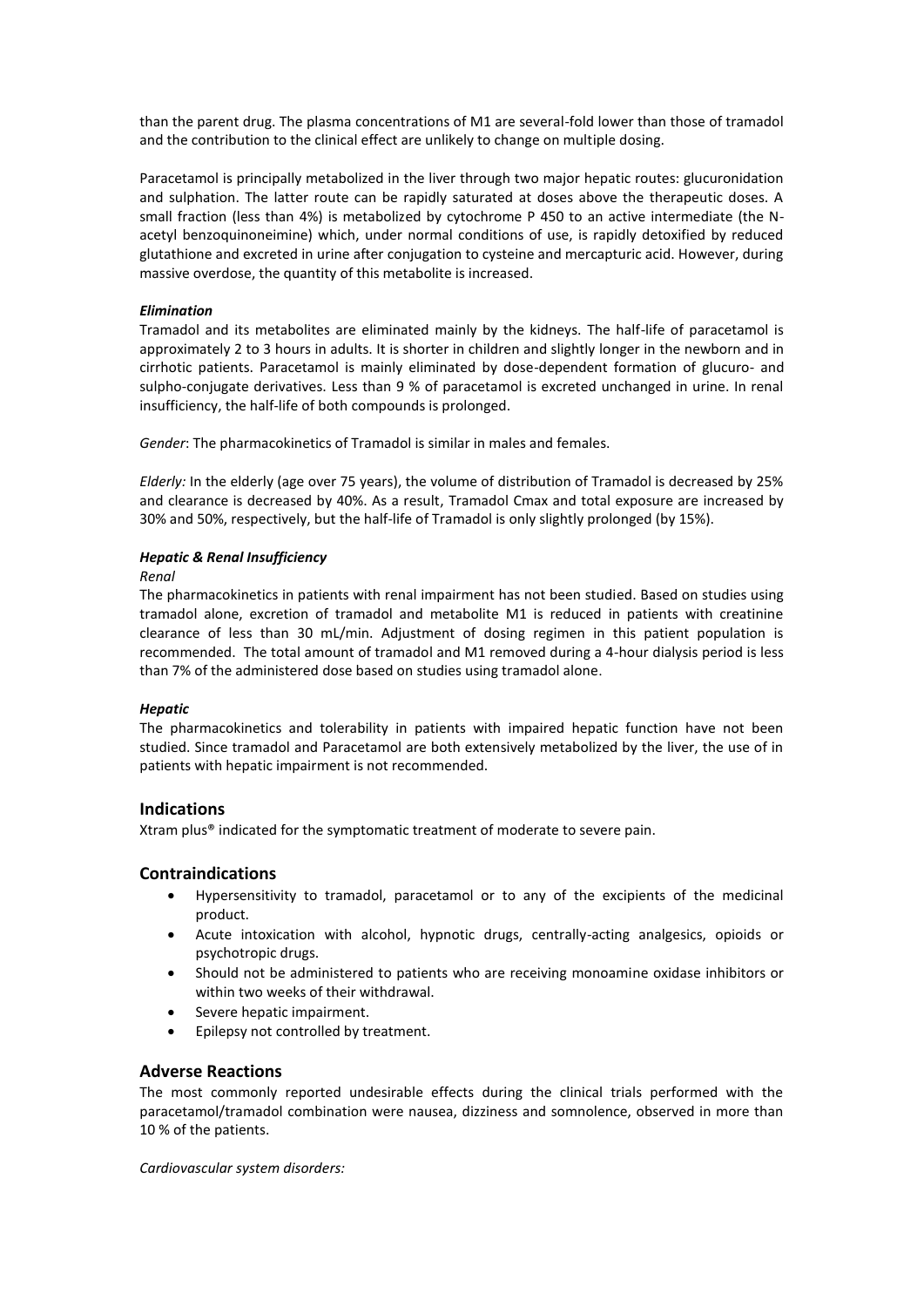• Uncommon (≥ 1/1000 to < 1/100): hypertension, palpitations, tachycardia, arrythmia.

*Central and peripheral nervous system disorders:*

- Very common (≥ 1/10): dizziness, somnolence
- Common ( $\geq 1/100$  to < 1/10): headache trembling
- Uncommon (≥ 1/1000 to < 1/100): involuntary muscular contractions, paraesthesia, tinnitus

• Rare ( $\geq 1/10000$  to < 1/1000): ataxia, convulsions, syncope.

*Psychiatric disorders:* 

• Common (≥ 1/100 to < 1/10): confusion, mood changes (anxiety, nervousness, euphoria), sleep disorders

• Uncommon (≥ 1/1000 to < 1/100) : depression, hallucinations, nightmares, amnesia

• Rare (≥ 1/10000 to < 1/1000): drug dependence.

Post marketing surveillance

Very rare (< 1/10000): abuse.

*Vision disorders:*

• Rare (≥ 1/10000 to < 1/1000): blurred vision

*Respiratory system disorders:*

• Uncommon (≥ 1/1000 to < 1/100): dyspnoea

*Gastro-intestinal disorders:* 

• Very common (≥ 1/10) : nausea

• Common ( $\geq 1/100$  to < 1/10): vomiting, constipation, dry mouth, diarrhoea abdominal pain, dyspepsia, flatulence

• Uncommon (≥ 1/1000 to < 1/100): dysphagia, melaena.

*Liver and biliary system disorders:* 

• Uncommon (≥ 1/1000 to < 1/100): hepatic transaminases increase.

*Skin and appendages disorders:*

• Common ( $\geq 1/100$  to < 1/10) : sweating, pruritus

• Uncommon (≥ 1/1000 to < 1/100): dermal reactions (e.g.rash, urticaria).

*Urinary system disorders:*

• Uncommon ( $\geq 1/1000$  to < 1/100): albuminuria, micturition disorders (dysuria and urinary retention).

*Body as a whole:* 

• Uncommon (≥ 1/1000 to < 1/100): shivers, hot flushes, thoracic pain.

*Metabolism and nutrition disorders:* 

• Unknown: hypoglycaemia

## **Drug abuse and dependence**

*Abuse*

Tramadol has mu-opioid agonist activity, a tramadol-containing product, can be abused and may be subject to criminal diversion.

Addiction is a primary, chronic, neurobiologic disease, with genetic, psychosocial, and environmental factors influencing its development and manifestations. Drug addiction is characterized by behaviors that include one or more of the following: impaired control over drug use, compulsive use, use for non-medical purposes, continued use despite harm or risk of harm, and craving. Drug addiction is a treatable disease, utilizing a multidisciplinary approach, but relapse is common.

"Drug-seeking" behavior is very common in addicts and drug abusers. Drug-seeking tactics include emergency calls or visits near the end of office hours, refusal to undergo appropriate examination, testing or referral, repeated "loss" of prescriptions, tampering with prescriptions, and reluctance to provide prior medical records or contact information for other treating physician(s). "Doctor shopping" to obtain additional prescriptions is common among drug abusers and people suffering from untreated addiction.

Abuse and addiction are separate and distinct from physical dependence and tolerance. Physicians should be aware that addiction may not be accompanied by concurrent tolerance and symptoms of physical dependence in all addicts. In addition, abuse can occur in the absence of true addiction and is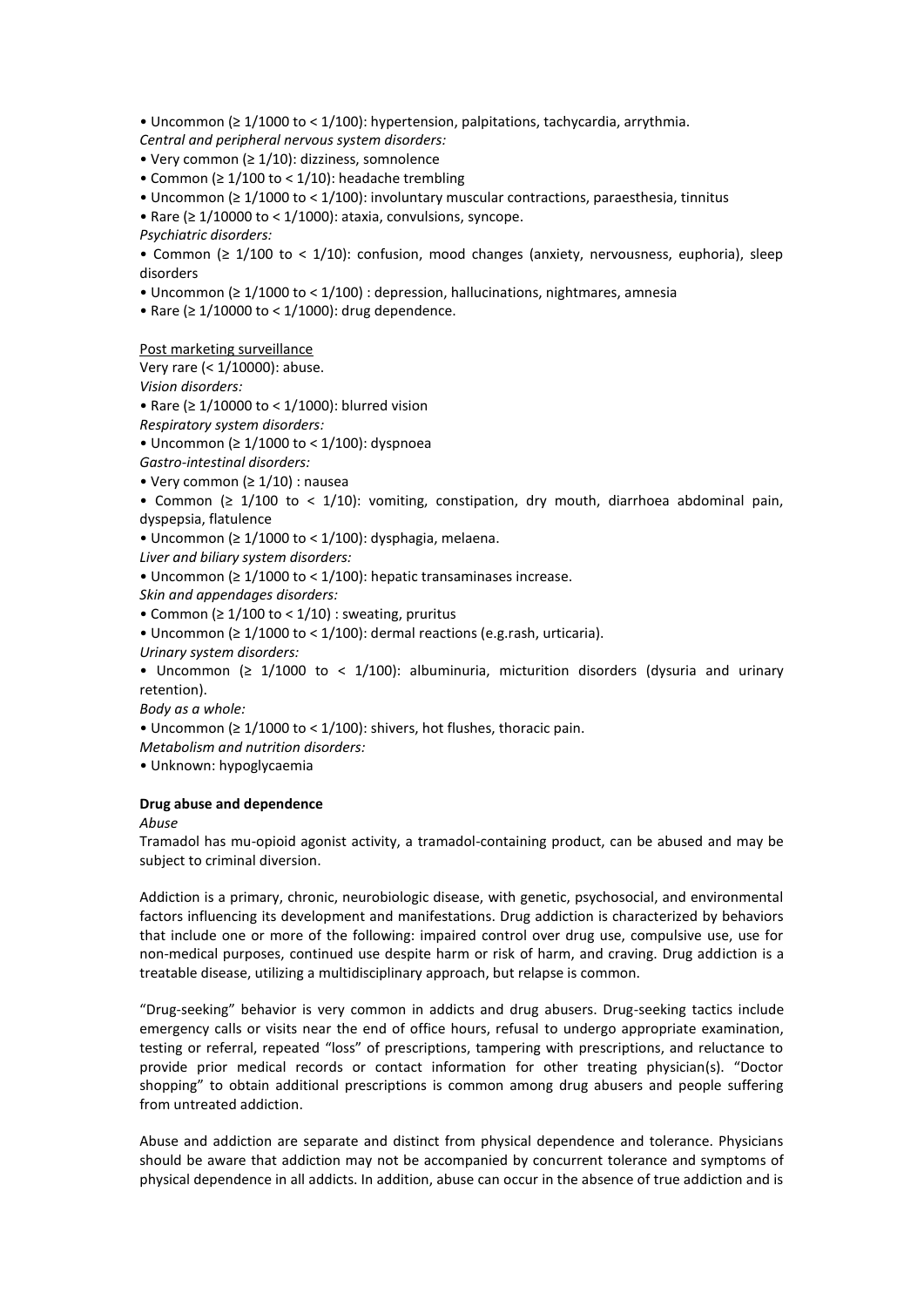characterized by misuse for non-medical purposes, often in combination with other psychoactive substances.

Concerns about abuse and addiction should not prevent the proper management of pain. However, all patients treated with opioids require careful monitoring for signs of abuse and addiction, because use of opioid analgesic products carries the risk of addiction even under appropriate medical use.

Proper assessment of the patient and periodic re-evaluation of therapy are appropriate measures that help to limit the potential abuse of this product.

#### *Dependence*

Tolerance is the need for increasing doses of drugs to maintain a defined effect such as analgesia (in the absence of disease progression or other external factors). Physical dependence is manifested by withdrawal symptoms after abrupt discontinuation of a drug or upon administration of an antagonist.

The opioid abstinence or withdrawal syndrome is characterized by some or all of the following: restlessness, lacrimation, rhinorrhea, yawning, perspiration, chills, myalgia, and mydriasis. Other symptoms also may develop, including irritability, anxiety, backache, joint pain, weakness, abdominal cramps, insomnia, nausea, anorexia, vomiting, diarrhea, or increased blood pressure, respiratory rate, or heart rate.

**Generally, tolerance and/or withdrawal are more likely to occur the longer a patient is on continuous therapy.**

## **Warnings and Precautions**

### **Warnings**

In adults and adolescents 12 years and older, the maximum dose of 8 tablets of Xtram plus should not be exceeded. In order to avoid inadvertent overdose, patients should be advised not to exceed the recommended dose and not to use any other paracetamol (including over the counter) or tramadol hydrochloride containing products concurrently without the advice of a physician.

In severe renal insufficiency (creatinine clearance <10 ml/mm), Xtram plus is not recommended.

In patients with severe hepatic impairment Xtram plus should not be used. The hazards of paracetamol overdose are greater in patients with non-cirrhotic alcoholic liver disease. In moderate cases prolongation of dosage interval should be carefully considered.

In severe respiratory insufficiency, Xtram plus is not recommended.

Tramadol is not suitable as a substitute in opioid-dependent patients. Although it is an opioid agonist, tramadol cannot suppress morphine withdrawal symptoms.

Convulsions have been reported in tramadol-treated patients susceptible to seizures or taking other medications that lower the seizure threshold, especially selective serotonin re-uptake inhibitors, tricyclic antidepressants, antipsychotics, centrally acting analgesics or local anaesthesia. Epileptic patients controlled by a treatment or patients susceptible to seizures should be treated with Xtram plus only if there are compelling circumstances. Convulsions have been reported in patients receiving tramadol at the recommended dose levels. The risk may be increased when doses of tramadol exceed the recommended upper dose limit

Concomitant use of opioid agonists-antagonists (nalbuphine, buprenorphine, pentazocine) is not recommended.

#### **Precautions**

Tolerance and physical and/or psychological dependence may develop, even at therapeutic doses. The clinical need for analgesic treatment should be reviewed regularly. In opioid-dependent patients and patients with a history of drug abuse or dependence, treatment should only be for short period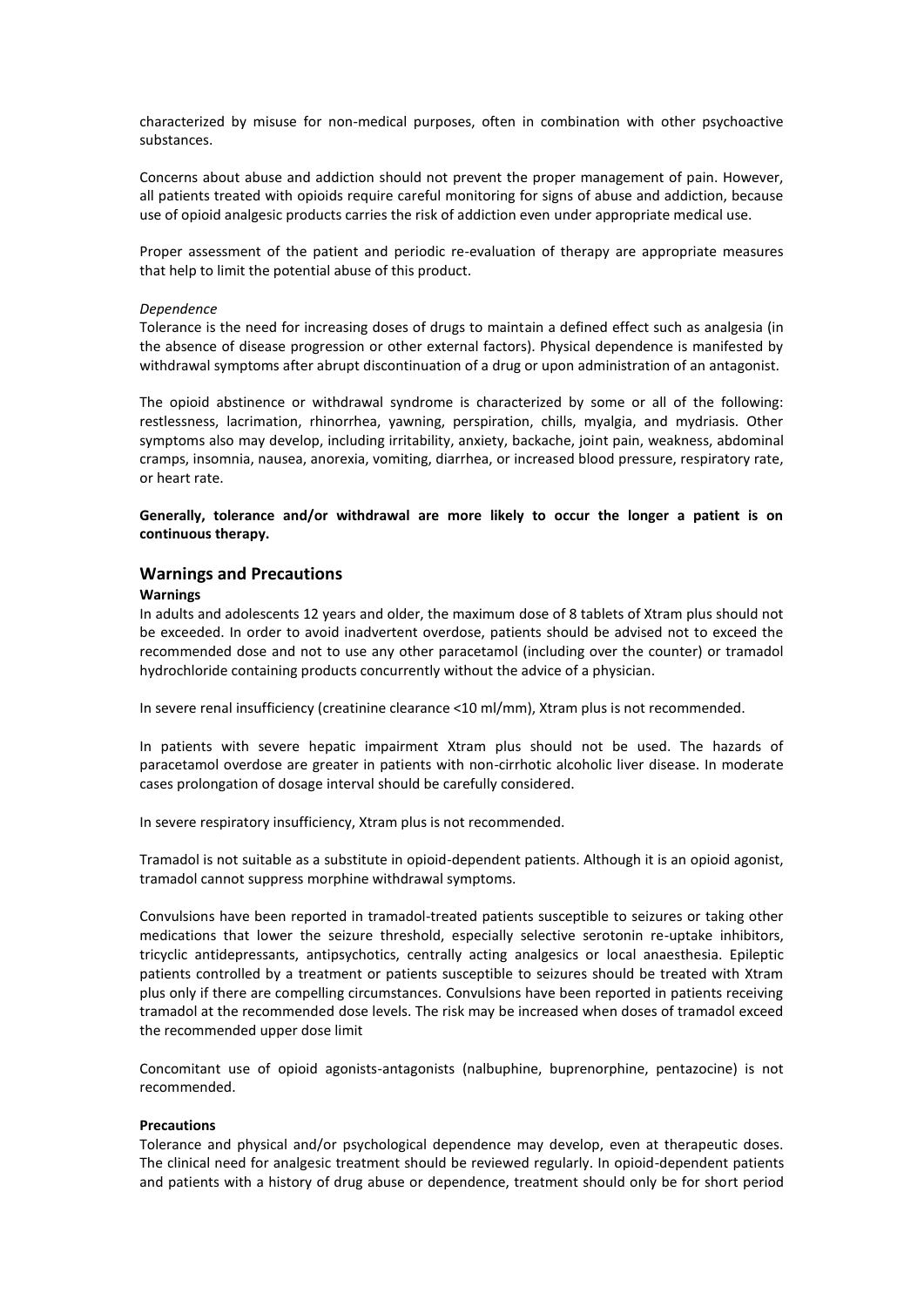and under medical supervision. Xtram plus should be used with caution in patients with cranial trauma, in patients prone to convulsive disorder, biliary tract disorders, in a state of shock, in an altered state of consciousness for unknown reasons, with problems affecting the respiratory center or the respiratory function, or with an increased intracranial pressure.

Paracetamol in overdosage may cause hepatic toxicity in some patients.

Symptoms of withdrawal reaction, similar to those occurring during opiate withdrawal, may occur even at therapeutic doses and for short term treatment. Withdrawal symptoms may be avoided by tapering it at the time of discontinuation especially after long treatment periods. Rarely, cases of dependence and abuse have been reported).

Symptoms of withdrawal reactions, similar to those occurring during opiate withdrawal may occur.

In one study, use of tramadol during general anaesthesia with enflurane and nitrous oxide was reported to enhance intra-operative recall. Until further information is available, use of tramadol during light planes of anaesthesia should be avoided.

#### **Pregnancy**

## *Category C*

Animal reproduction studies have shown an adverse effect on the fetus and there are no adequate and well-controlled studies in humans, but potential benefits may warrant use of the drug in pregnant women despite potential risks.

#### **Labour and Delivery**

Xtram plus should not be used in pregnant women prior to or during labor unless the potential benefits outweigh the risks. Safe use in pregnancy has not been established. Chronic use during pregnancy may lead to physical dependence and post-partum withdrawal symptoms in the newborn. Tramadol has been shown to cross the placenta. The mean ratio of serum tramadol in the umbilical veins compared to maternal veins was 0.83 for 40 women given tramadol during labor.

The effect of Xtram plus, if any, on the later growth, development, and functional maturation of the child is unknown.

### **Use in lactation**

Since Xtram plus is a fixed combination of active ingredients including tramadol, it should not be ingested during breast feeding.

Paracetamol is excreted in breast milk but not in a clinically significant amount. Available published data do not contraindicate breast feeding by women using single ingredient medicinal products containing only paracetamol.

Tramadol and its metabolites are found in small amounts in human breast milk. An infant could ingest about 0.1% of the dose given to the mother. Tramadol should not be ingested during breast feeding.

## **Drug Interactions**

#### **CYP2D6 and CYP3A4 Inhibitors**

Concomitant administration of CYP2D6 and/or CYP3A4 inhibitors, such as quinidine, fluoxetine, paroxetine and amitriptyline (CYP2D6 inhibitors), and ketoconazole and erythromycin (CYP3A4 inhibitors), may reduce metabolic clearance of tramadol, increasing the risk for serious adverse events including seizures and serotonin syndrome.

#### **Serotonergic Drugs**

There have been post marketing reports of serotonin syndrome with use of tramadol and SSRIs/SNRIs or MAOIs and α2-adrenergic blockers. Caution is advised when coadministration with other drugs that may affect the serotonergic neurotransmitter systems, such as SSRIs, MAOIs, triptans, linezolid (an antibiotic which is a reversible non-selective MAOI), lithium, or St. John's Wort. If concomitant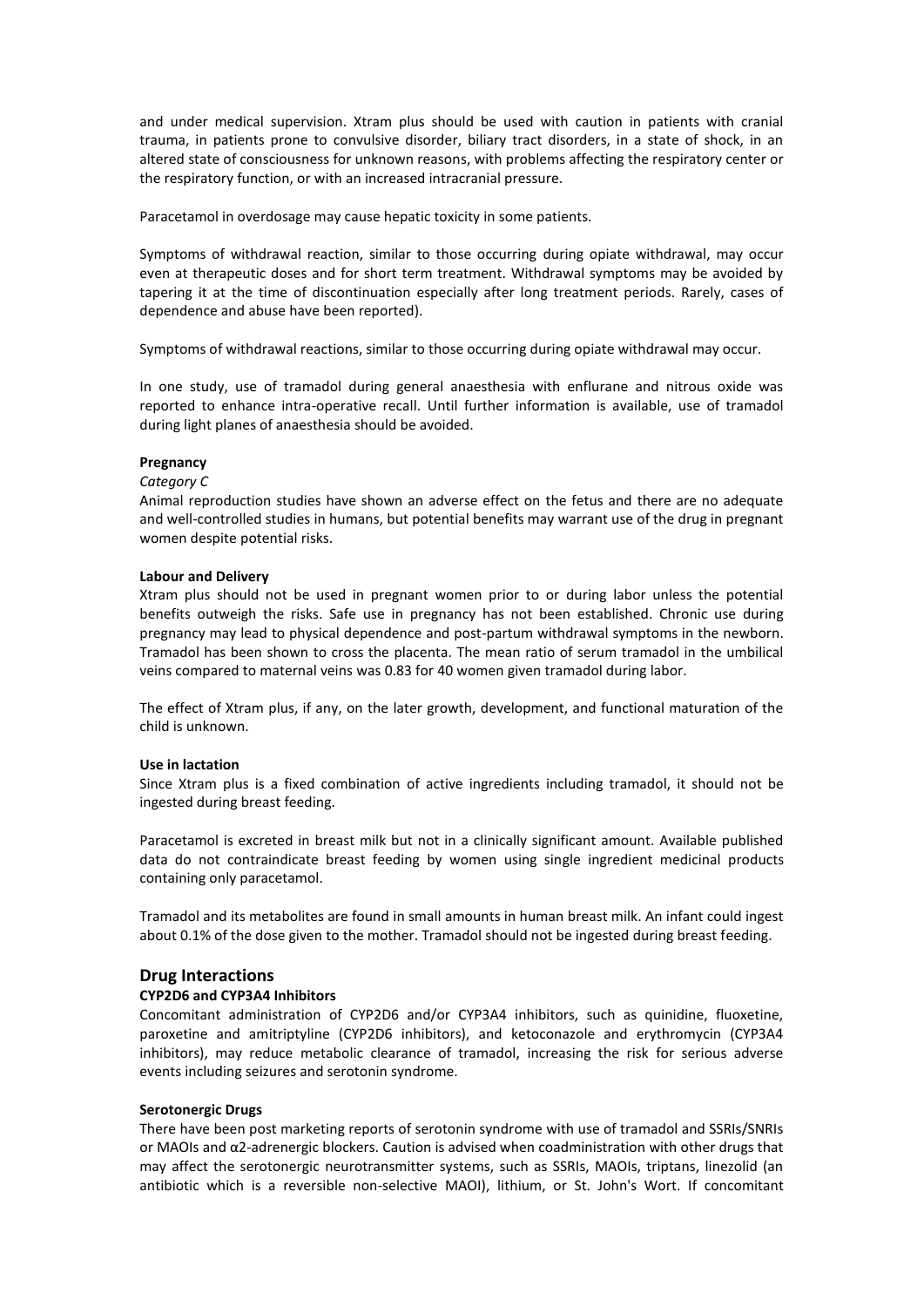treatment with a drug affecting the serotonergic neurotransmitter system is clinically warranted, careful observation of the patient is advised, particularly during treatment initiation and dose increases.

## **Triptans**

Based on the mechanism of action of tramadol and the potential for serotonin syndrome, caution is advised with coadministration with a triptan. If concomitant treatment with a triptan is clinically warranted, careful observation of the patient is advised, particularly during treatment initiation and dose increases.

## **Use with Carbamazepine**

Patients taking carbamazepine may have a significantly reduced analgesic effect of tramadol. Because carbamazepine increases tramadol metabolism and because of the seizure risk associated with tramadol, concomitant administration with carbamazepine is not recommended.

## **Use with Quinidine**

Tramadol is metabolized to M1 by CYP2D6. Quinidine is a selective inhibitor of that isoenzyme; so that concomitant administration of quinidine and tramadol results in increased concentrations of tramadol and reduced concentrations of M1. The clinical consequences of these findings are unknown. In vitro drug interaction studies in human liver microsomes indicate that tramadol has no effect on quinidine metabolism.

## **Potential for Other Drugs to Affect Tramadol**

In vitro drug interaction studies in human liver microsomes indicate that concomitant administration with inhibitors of CYP2D6 such as fluoxetine, paroxetine, and amitriptyline could result in some inhibition of the metabolism of tramadol. Administration of CYP3A4 inhibitors, such as ketoconazole and erythromycin, or inducers, such as rifampin and St. John's Wort may affect the metabolism of tramadol, leading to altered tramadol exposure.

## **Potential for Tramadol to Affect Other Drugs**

In vitro studies indicate that tramadol is unlikely to inhibit the CYP3A4-mediated metabolism of other drugs when tramadol is administered concomitantly at therapeutic doses. Tramadol does not appear to induce its own metabolism in humans, since observed maximal plasma concentrations after multiple oral doses are higher than expected based on single-dose data. Tramadol is a mild inducer of selected drug metabolism pathways measured in animals.

## **Use with Cimetidine**

Concomitant administration with cimetidine has not been studied. Concomitant administration of tramadol and cimetidine does not result in clinically significant changes in tramadol pharmacokinetics. Therefore, no alteration in the dosage regimen is recommended.

## **Use with Digoxin**

Post-marketing surveillance of tramadol has revealed rare reports of digoxin toxicity.

## **Use with Warfarin-Like Compounds**

Post-marketing surveillance of both tramadol and Paracetamol individual products have revealed rare alterations of warfarin effect, including elevation of prothrombin times.

While such changes have been generally of limited clinical significance for the individual products, periodic evaluation of prothrombin time should be performed when warfarin-like compounds are administered concurrently.

## **Dosage and Administration**

## **ADULTS AND ADOLESCENTS (12 years and older)**

The dose should be individually adjusted according to intensity of pain and response of the patient.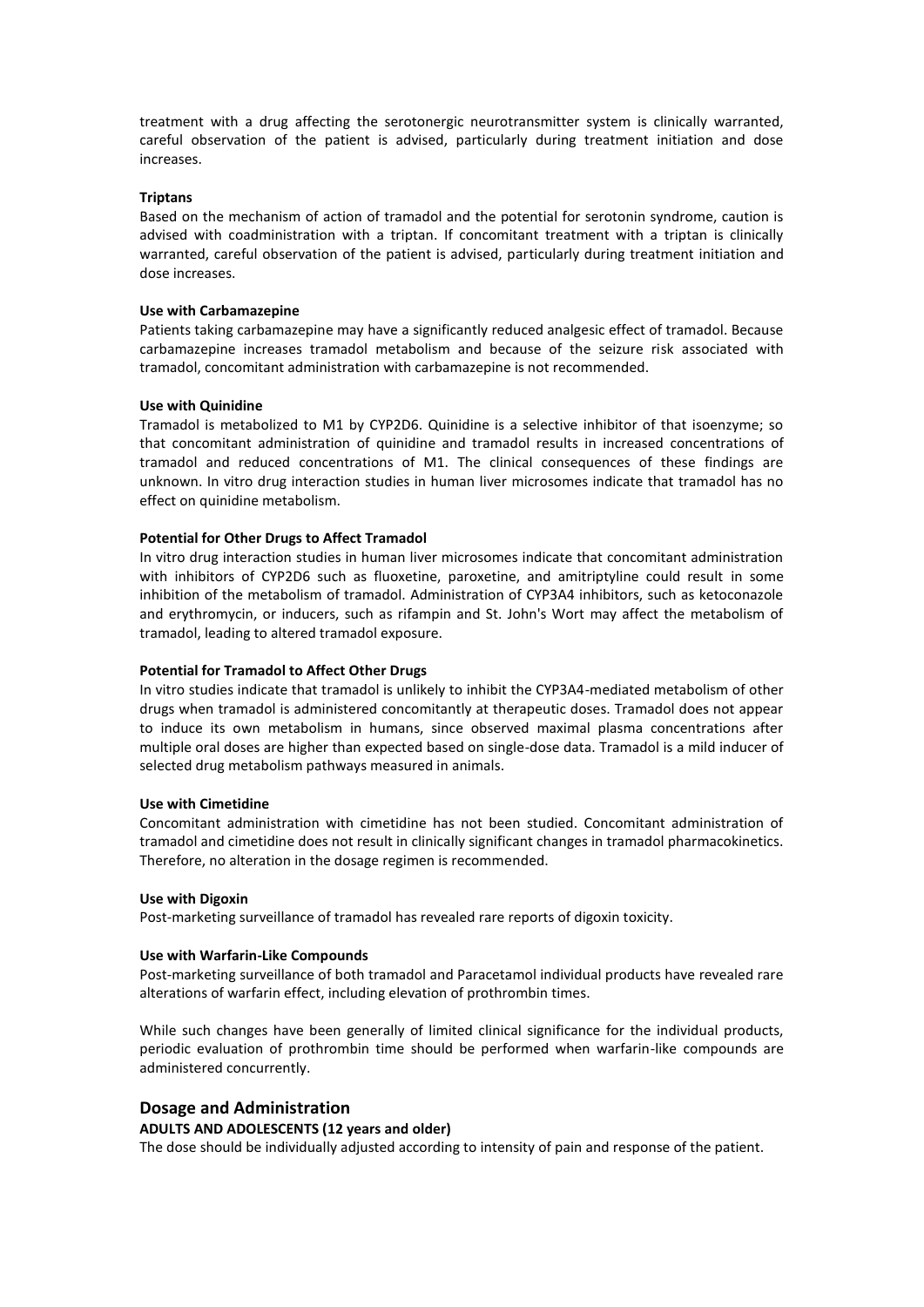An initial dose of two tablets of Xtram plus® is recommended. Additional doses can be taken as needed, not exceeding 8 tablets (equivalent to 300 mg tramadol and 2600 mg paracetamol) per day.

The dosing interval should not be less than six hours.

Xtram plus® should under no circumstances be administered for longer than is strictly necessary. If repeated use or long term treatment with Xtram plus® is required as a result of the nature and severity of the illness, then careful, regular monitoring should take place (with breaks in the treatment, where possible), to assess whether continuation of the treatment is necessary.

#### **Children**

The effective and safe use of Xtram plus® has not been established in children below the age of 12 years. Treatment is therefore not recommended in this population.

#### **Elderly patients**

The usual dosages may be used although it should be noted that in volunteers aged over 75 years the elimination half life of tramadol was increased by 17% following oral administration. In patients over 75 years old, it is recommended that the minimum interval between doses should be not less than 6 hours, due to the presence of tramadol.

### **Renal insufficiency**

Because of the presence of tramadol, the use of Xtram plus® is not recommended in patients with severe renal insufficiency (creatinine clearance < 10 ml/min). In cases of moderate renal insufficiency (creatinine clearance between 10 and 30 ml/min), the dosing should be increased to 12-hourly intervals. As tramadol is removed only very slowly by haemodialysis or by haemofiltration, post dialysis administration to maintain analgesia is not usually required.

#### **Hepatic insufficiency**

In patients with severe hepatic impairment Xtram plus® should not be used. In moderate cases prolongation of the dosage interval should be carefully considered.

## **Method of administration**

*Oral use*

Tablets must be swallowed whole, with a sufficient quantity of liquid. They must not be broken or chewed.

## **Over Dosage**

The clinical presentation of overdose may include the signs and symptoms of tramadol toxicity, Paracetamol toxicity or both. The initial symptoms of tramadol overdosage may include respiratory depression and/or seizures. The initial symptoms seen within the first 24 hours following a Paracetamol overdose are: anorexia, nausea, vomiting, malaise, pallor and diaphoresis. An overdosage of may be a potentially lethal polydrug overdose, and consultation with a regional poison control center is recommended.

#### **Tramadol**

Acute overdosage with tramadol can be manifested by respiratory depression, somnolence progressing to stupor or coma, skeletal muscle flaccidity, cold and clammy skin, constricted pupils, seizures, bradycardia, hypotension, cardiac arrest, and death.

Deaths due to overdose have been reported with abuse and misuse of tramadol. Review of case reports has indicated that the risk of fatal overdose is further increased when tramadol is abused concurrently with alcohol or other CNS depressants, including other opioids.

In the treatment of tramadol overdosage, primary attention should be given to the re-establishment of a patent airway and institution of assisted or controlled ventilation. Supportive measures (including oxygen and vasopressors) should be employed in the management of circulatory shock and